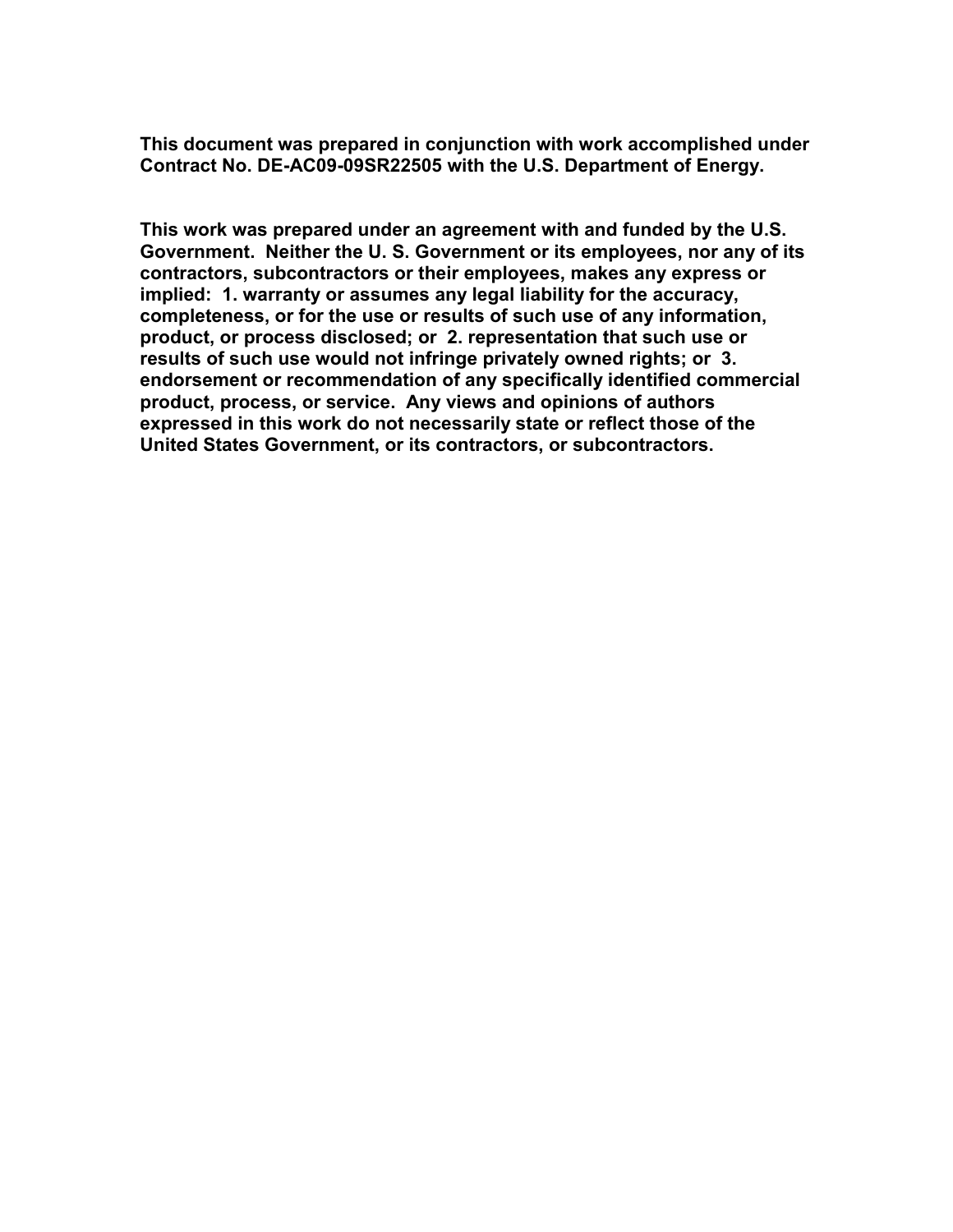# **SAVANNAH RIVER SITE TANK CLEANING: CORROSION RATE FOR ONE VERSUS EIGHT PERCENT OXALIC ACID SOLUTION - 11413**

E. Ketusky, K. Subramanian Savannah River Remediation, LLC, Aiken, SC 29808

B. Wiersma Savannah River National Laboratory, Aiken, SC 29808

#### **ABSTRACT**

Until recently, the use of oxalic acid for chemically cleaning the Savannah River Site (SRS) radioactive waste tanks focused on using concentrated 4 and 8-wt% solutions. Recent testing and research on applicable dissolution mechanisms have concluded that under appropriate conditions, dilute solutions of oxalic acid (i.e.,  $1-wt\%$ ) may be more effective. Based on the need to maximize cleaning effectiveness, coupled with the need to minimize downstream impacts, SRS is now developing plans for using a 1-wt% oxalic acid solution.

A technology gap associated with using a 1-wt% oxalic acid solution was a dearth of suitable corrosion data. Assuming oxalic acid's passivation of carbon steel was proportional to the free oxalate concentration, the general corrosion rate (CR) from a 1-wt% solution may not be bound by those from 8-wt%. Therefore, after developing the test strategy and plan, the corrosion testing was performed. Starting with the envisioned process specific baseline solvent, a 1-wt% oxalic acid solution, with sludge (limited to Purex type sludge-simulant for this initial effort) at 75°C and agitated," the corrosion rate (CR) was determined from the measured weight loss of the exposed coupon. Environmental variations tested were: a) Inclusion of sludge in the test vessel or assuming a pure oxalic acid solution; b) acid solution temperature maintained at 75° or 45°C; and c) agitation of the acid solution or stagnant. Application of select electrochemical testing (EC) explored the impact of each variation on the passivation mechanisms and confirmed the CR. The 1-wt% results were then compared to those from the 8-wt%.

The immersion coupons showed that the maximum time averaged CR for a 1-wt% solution with sludge was less than 25-mils/yr for all conditions. For an agitated 8-wt% solution with sludge, the maximum time averaged CR was about 30-mils/yr at 50°C, and 86-mils/yr at 75°C. Both the 1-wt% and the 8-wt% testing demonstrated that if the sludge was removed from the testing, there would be a significant increase in the CR. Specifically, the CR for an agitated 1-wt% pure oxalic acid solution at 45 or 75°C was about 4 to 10 times greater than those for a 1-wt% solution with sludge. For 8-wt% at 50°C, the effect was even larger. The lower CRs suggest that the cathodic reactions were altered by the sludge. For both the 1-wt% and 8-wt% solution, increasing the temperature did not result in an increased CR. Although the CR for a 1-wt% acid with sludge was considered to be non-temperature dependent, a stagnant solution with sludge resulted in a CR that was greater at 45°C than at 75°C, suggesting that the oxalate film formed at a higher temperature was better in mitigating corrosion. For both a 1 and an 8-wt% solution, agitation typically resulted in a higher CR.

Overall, the testing showed that the general CR to the SRS carbon steel tanks from 1-wt% oxalic acid solution will remain bounded by those from an 8-wt% oxalic acid solution.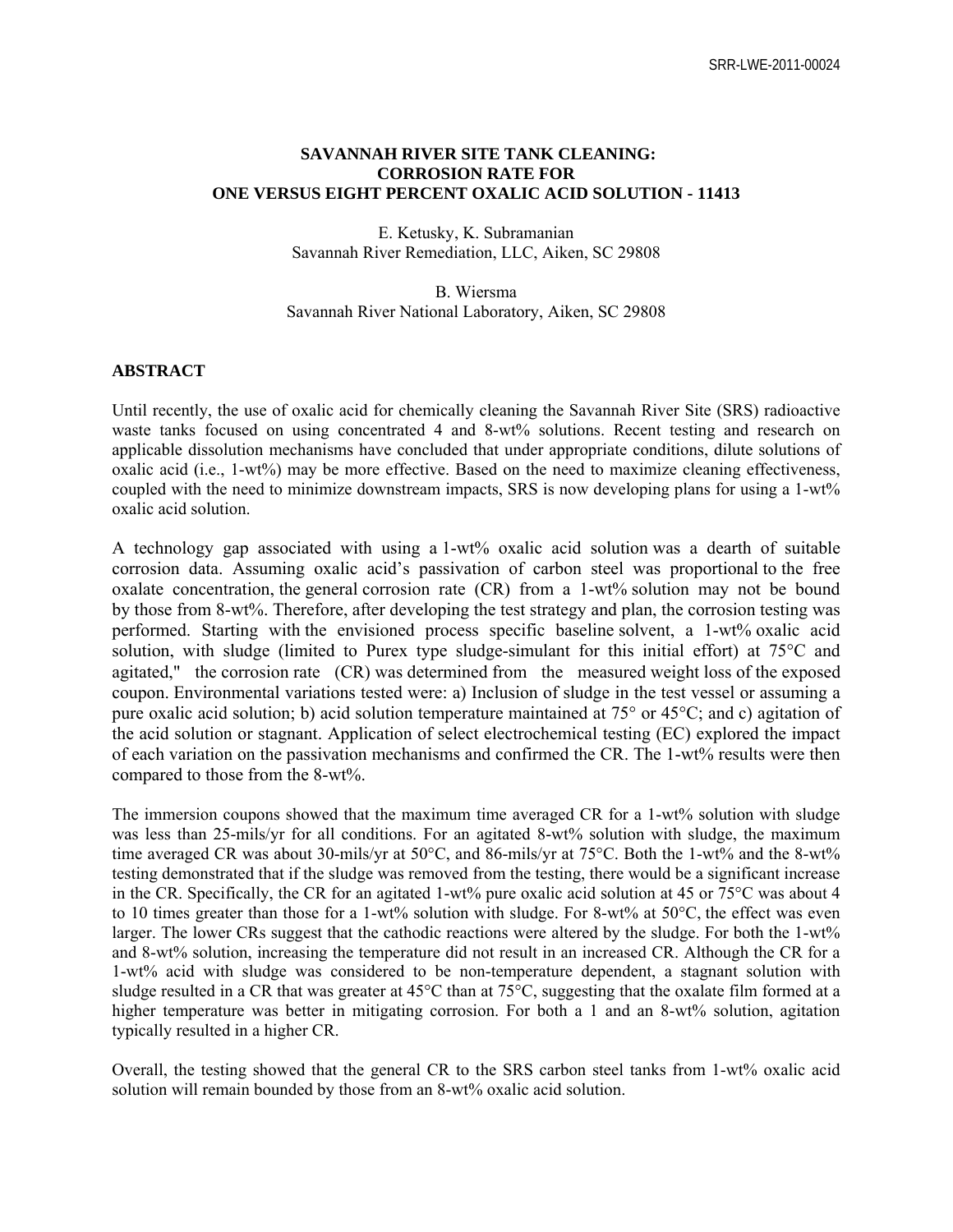## **INTRODUCTION**

In order to begin closing the Savannah River Site (SRS) non-compliant radioactive waste tanks, the waste must be removed from the tanks. In spite of the various internal obstructions for most tanks, the bulk can be readily removed using available mechanical agitation methods tied to existing slurry transport capabilities. With a goal of maximizing waste removal, additional methods, especially for sludge, may be required. The sludge consists of mostly precipitated common metal hydro(oxides) such as hematite  $(Fe<sub>2</sub>O<sub>3</sub>)$ , Gibbsite (Al(OH)<sub>3</sub>), Boehmite (AlO(OH), Nickel Oxide (NiO), Manganese Oxide (MnO<sub>2</sub>), and other common industrial metal oxides making up normally greater than 90-wt% of the total solids mass, with the radioactive component being a small part of the total mass. In order to leave less-than-residual quantities of waste and approach decontamination levels, chemically aided waste removal methods may be required. Of the removal agents, oxalic acid is preferred because of its combined dissolution and chelation properties, as well as its ability to inhibit carbon steel corrosion.

The concentration of oxalic acid is the main difference between the "new technologies" and the historical application of oxalic acid. Commercial and SRS testing  $[1, 4, \& 15]$  have both concluded that, under appropriate conditions, dilute oxalic acid solution (e.g., 1-wt%) can dissolve/digest more of the routine metal hydro-oxide found in sludge, compared to concentrated oxalic acid solution (i.e., 8-wt%).

A significant technology gap associated with using 1-wt% oxalic acid solution is a defendable CR. Most corrosion data was determined using either a 4-wt% or an 8-wt% oxalic acid solution. As such, little corrosion data exists for using dilute oxalic acid solution. Since the corrosion inhibition qualities of oxalic acid solution are often attributed to the concentration of oxalate  $(C_2O_4)^2$  and ferrous (Fe<sup>+2</sup>) ions, depending on the passivation kinetics, the CR for a 1-wt% solution may be greater than that for an 8-wt% solution [1].

Using the 8-wt% corrosion test as a guide, a test plan was developed for the 1-wt% solution. The CR would be determined by measuring the weight loss of immersion coupons, under varied environmental conditions. The conditions were: 1) a temperature of either  $45^{\circ}$ C, or  $75^{\circ}$ C; 2) either vigorously agitated, or stagnant; and, 3) either exposure to 1-wt% pure oxalic acid solution, or to a 1-wt% oxalic acid solution containing sludge (simulant). With the accelerated nature of the electrochemical testing, the impacts caused by varying temperature, mixing, and presence of sludge were investigated. The specific EC testing included:

- 1) Open-circuit potential monitoring (OCP) to determine the preferred cathodic reaction and if  $H_2$ evolution was occurring.
- 2) Linear polarization resistance testing (LPR) to provide an instantaneous CR and enable confirmation of the immersed coupon CR.
- 3) Cathodic polarization testing (CP) to enable the cathodic reaction kinetics to be investigated.
- 4) Anodic polarization (AP) to evaluate the stability and effectiveness of the passive film.

### **BACKGROUND AND THEORY**

For a metal, the relationship between pH, potential, and stability can be graphically shown using a Pourbaix diagram. A Pourbaix diagram for iron in water, shown by Figure 1, identifies were:

- 1) Iron is stable and will not corrode.
- 2) Soluble ferric  $(Fe^{+3})$  compounds form, while allowing corrosion.
- 3) Insoluble ferrous  $(Fe^{+2})$  compounds form, while inhibiting corrosion.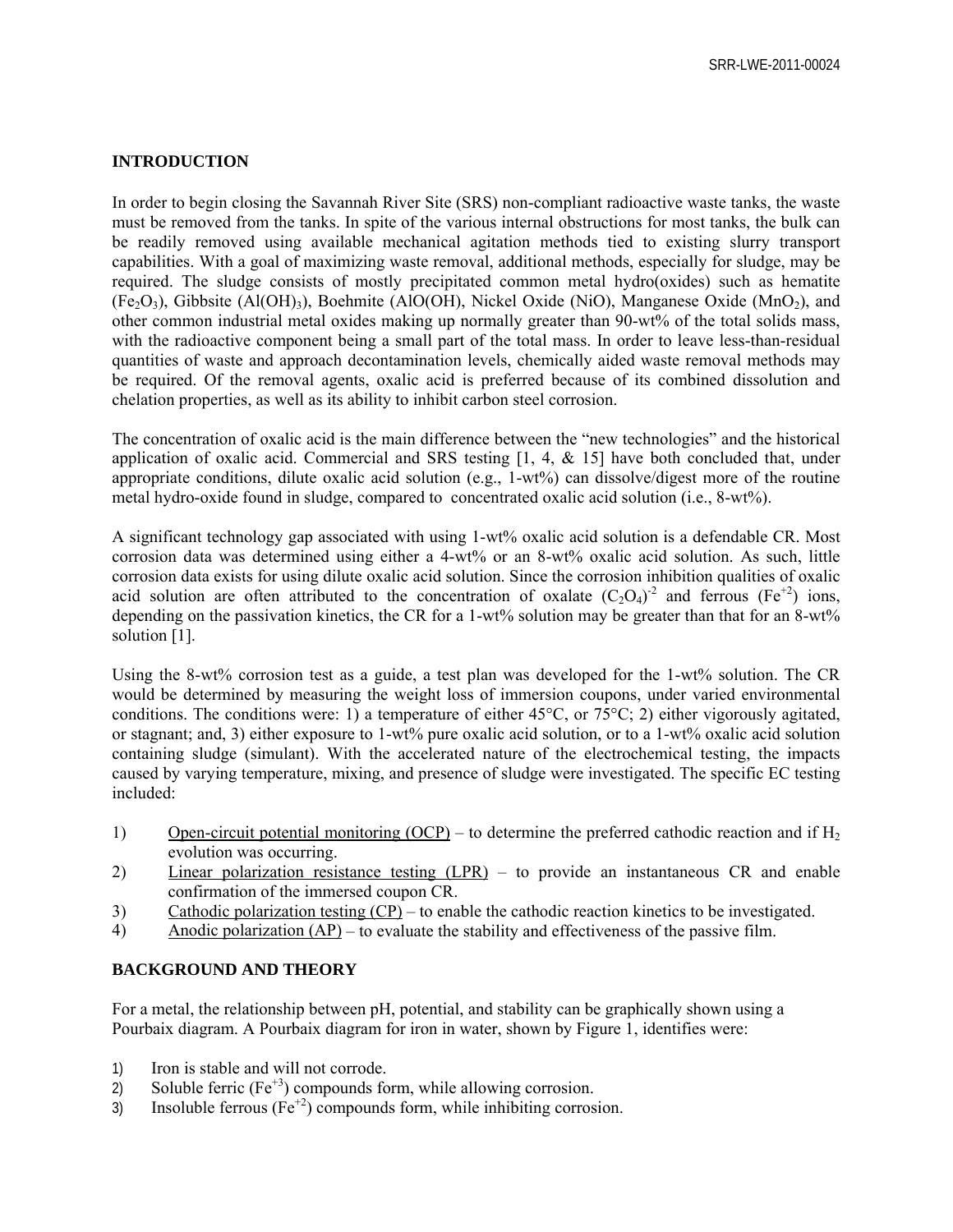

Figure 1. Pourbaix diagram for iron in water [3].

Figure 1 shows the regions of stability for iron,  $Fe^{+2}$  and  $Fe^{+3}$  ions, and oxide corrosion products. The double lines separate species related by redox equilibrium for iron, the oxidized species, and the corrosion products; it represents iron corroding into  $Fe^{+2}$  (Equation 1). Hydrogen (H<sub>2</sub>) evolution is shown by line (f). As shown by the diagram,  $H_2$  evolution may occur during the corrosion of iron to Fe<sup>+2</sup> (Equation 2).

$$
\begin{array}{ccc}\n\text{Fe}^{\circ} & \longrightarrow & \text{Fe}^{2+} & + & 2\text{e} \\
\text{2 H}^{+} & + & 2\text{e} & & \text{H}_{2}\n\end{array}\n\tag{Eq. 1}
$$

Commonly, the corrosion of iron with oxalic acid is over-simplified. That is, iron simply reacts with oxalic acid to form Fe<sup>+2</sup> oxalate [5-8] and H<sub>2</sub> gas. Following this logic, passivation would occur if the Fe<sup>+2</sup> oxalate film built-up near the metal surface, which would occur only after the area has become supersaturated with oxalate and  $Fe^{+2}$  ions. Equation 3 shows this reaction. Recent electrochemical testing [4 & 7], however, indicates that during chemical cleaning, hydro-oxalate (HC<sub>2</sub>O<sub>4</sub>) will be a significant reactant. Equation 4 shows the hydro-oxalate reaction. At elevated pH conditions, Equation 5 becomes the thermodynamically favored reaction.

$$
Fe^{\circ} + H_2C_2O_4 \rightarrow FeC_2O_4 + 2H^+ + 2e^-
$$
 (Eq. 3)

$$
Feo + HC2O4 \longrightarrow FeC2O4 + H+ + 2e
$$
 (Eq. 4)

$$
Fe^{\circ} + C_2O_4^{-2} \longrightarrow FeC_2O_4 + 2e^{C}
$$
 (Eq. 5)

An obvious weakness in Figure 1 is the failure to account for oxalic acid. Figure 2 shows a Pourbaix diagram for iron in water, extended to include the three regions of stability for oxalic acid.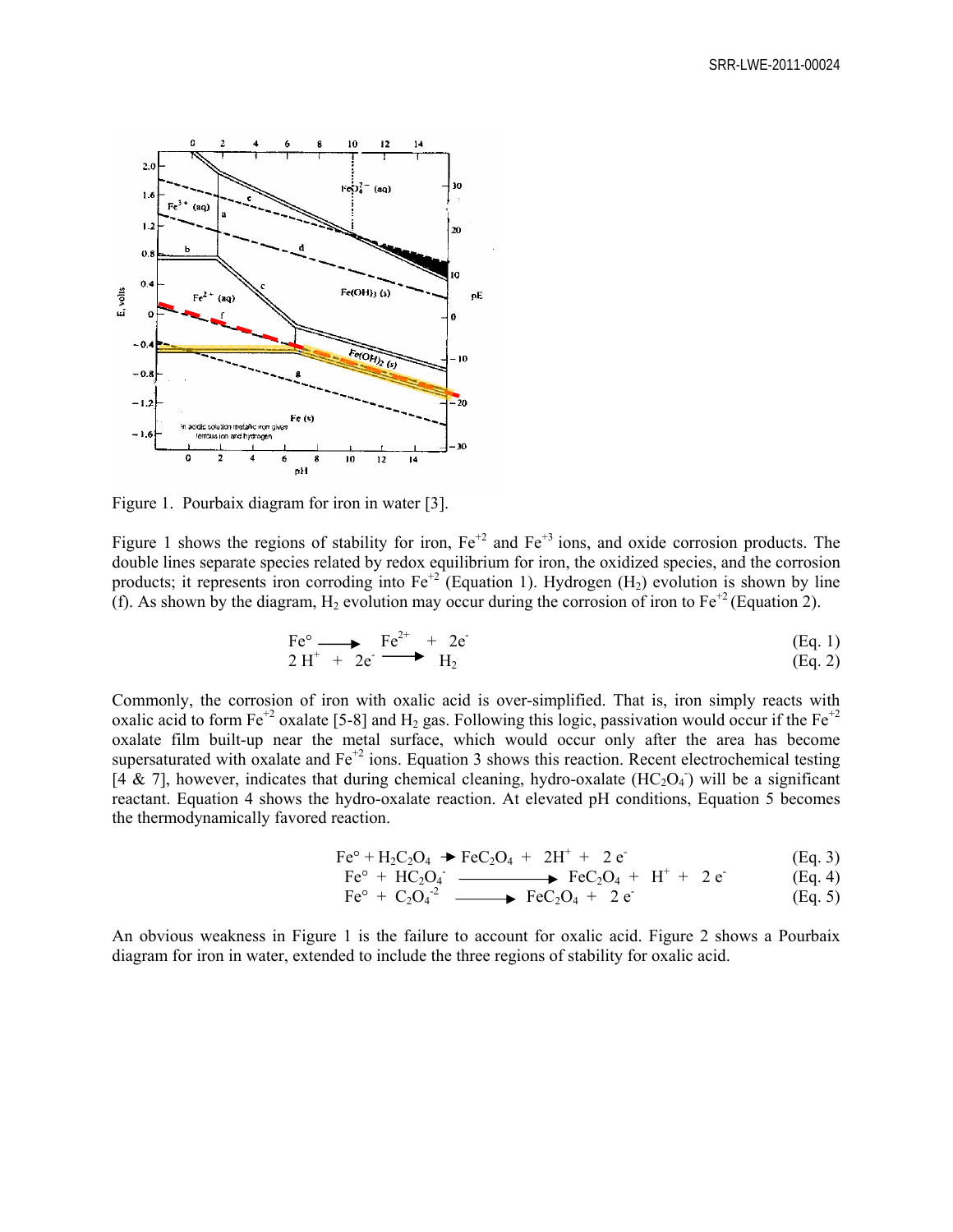

Figure 2. Iron-Oxalic Acid-Water Pourbaix Diagram [15].

As shown in Figure 2, at a pH < 1.25, oxalic acid is thermodynamically stable. At a pH between 1.25 and 4, hydro-oxalate is preferred. While at a pH  $>$  4, oxalate is thermodynamically preferred. A second feature shown in Figure 2 is the region of stability for  $Fe^{+2}$  oxalate, indicated by the crosshatched area. For a 1-wt% oxalic acid solution, with a pH of aprox.1.1 [5], the solution would contain 50% stable oxalic acid and 50% hydro-oxalate. Thus, Equations (3) and (4) would both be occurring at the metal surface, forming the  $Fe^{+2}$ -oxalate film. Based on maintaining a pH between 1.5 and 2 during dilute chemical cleaning, Equation (1) would combine with hydro-oxalate. The resulting reaction is shown by Equation 6 [4].

$$
2 \text{ Fe}^{\circ} + \text{HC}_2\text{O}_4 \longrightarrow \text{ FeC}_2\text{O}_4 \text{ (s)} + \text{ Fe}^{2+} + \text{H}^+ + 4 \text{ e} \tag{Eq. 6}
$$

The  $Fe<sup>+2</sup>$  oxalate film forms at the metal surface and mitigates corrosion. The inhibition properties of the film largely depend on its porosity, which primarily depend on its formation rate. At high CR (e.g.,  $75^{\circ}$ C), a tightly adherent film with strong passivation properties is created. Other factors which impact film formation include:

- 1) Agitation Mixing the solution decreases the concentration of  $Fe^{+2}$  at the metal surface, by transporting them into the bulk solution, creating a less adherent more porous film.
- 2) Oxidation Oxidation of Fe<sup>+2</sup> to become Fe<sup>+3</sup> (e.g., by mercury, nitrate, permanganate) increases the anodic electrochemical potential, creating a less adherent, more porous film.

For pure oxalic acid, the cathodic reaction that occurs is either hydrogen evolution:

$$
2 H+ + 2e- \longrightarrow H2(g)
$$
 (Eq. 7)

and/or, oxygen reduction:

$$
O_2 + 4H^+ + 4e^- \t\t 2H_2O \t\t (Eq. 8)
$$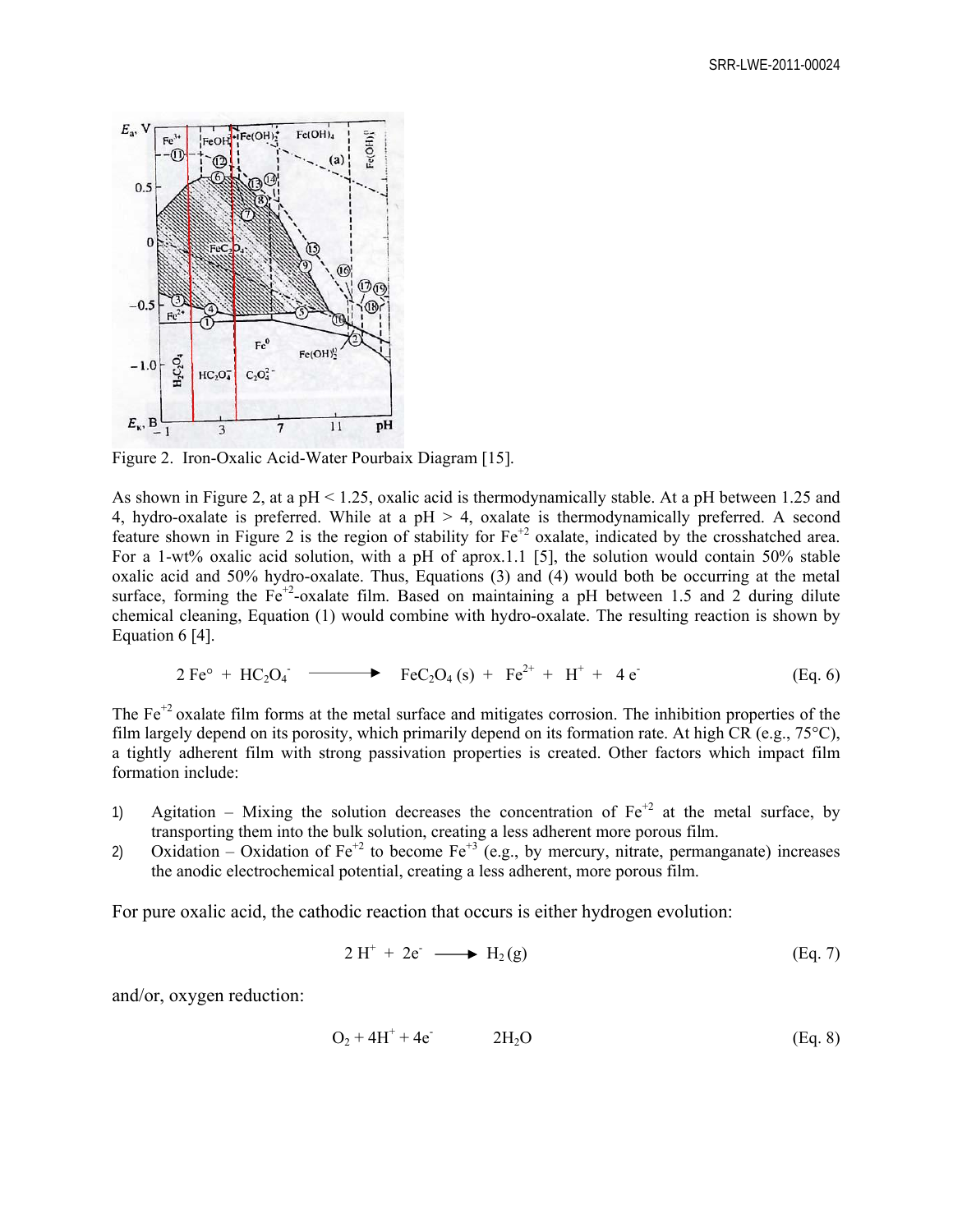Hydrogen evolution is favored at de-aerated, stagnant, high temperature conditions [17]. Oxygen evolution on the other hand is more favored in the lower temperature and agitated conditions where oxygen solubility is greater.

#### **Impacts of Temperature and Agitation in Pure Oxalic Acid Solution**

The effects of temperature and mixing on the CR can largely be explained in terms of their effect on the cathodic reaction .Table 1 summarizes the effects of temperature and agitation on the cathodic reaction, film formation rate, and ultimately on the CR.

| Temp           | <b>Agitation</b><br><b>Mechanisms and Impacts to Film</b>                                                                                                                                                                                                                                                             |                                                                                                                                                                                                                                                                                                                                                                                                                                               | <b>Corrosion Rate</b> |
|----------------|-----------------------------------------------------------------------------------------------------------------------------------------------------------------------------------------------------------------------------------------------------------------------------------------------------------------------|-----------------------------------------------------------------------------------------------------------------------------------------------------------------------------------------------------------------------------------------------------------------------------------------------------------------------------------------------------------------------------------------------------------------------------------------------|-----------------------|
| $75^{\circ}$ C | stagnant                                                                                                                                                                                                                                                                                                              | Cathodic reaction is $H_2$ evolution – Initial CR depletes $H^*$ near the surface<br>CR becomes controlled by H <sup>+</sup> transport to surface<br>Initial CR caused build-up of Fe <sup>+2</sup> at the metal surface<br>No agitation to disperse the $Fe^{+2}$ resulting in tightly adherent film                                                                                                                                         | Decreased             |
| $75^{\circ}$ C | Cathodic reaction is $H_2$ evolution - Convection maintains $H+$ near the surface<br>Electrode kinetics control CR<br>mixing<br>H <sub>2</sub> evolution disrupts film formation, Less precipitate at surface<br>Loosely adhered film results in elevated CR                                                          |                                                                                                                                                                                                                                                                                                                                                                                                                                               | Elevated              |
| 45°C           | stagnant                                                                                                                                                                                                                                                                                                              | $H_2$ is the primary cathodic reaction<br>With decreased temp, $O_2$ has small increased role in the corrosion<br>Lower temp resulting in a slower cathodic reaction rate<br>H <sup>+</sup> concentration does not deplete rapidly<br>CR controlled by the electrode reaction kinetics<br>H <sub>2</sub> evolution disrupts the formation of Fe <sup>+2</sup> oxalate film<br>Loosely adhered $Fe^{+2}$ oxalate film resulting in elevated CR | Elevated              |
| $45^{\circ}$ C | H <sub>2</sub> is the primary cathodic reaction<br>Because decreased temp, O <sub>2</sub> has small increased role in the corrosion<br>Lower temp resulting in a slower cathodic reaction rate<br>mixing<br>H <sup>+</sup> concentration does not deplete rapidly<br>Electrode kinetics at the surface control the CR |                                                                                                                                                                                                                                                                                                                                                                                                                                               | Elevated              |

**Table 1. Impact of Temp and Agitation on Film and Corrosion Rates** 

#### **Impact of Sludge**

Conditions during chemical cleaning are more complex than those summarized in Table 1. For example, chemicals such as nitrate, chloride, sulfate, and mercury are present, changing the film formation dynamics. In addition, the dissolution of the sludge would result in a build-up of not only  $Fe^{2+}$ , but also  $Fe^{+3}$ . In the presence of Fe<sup>3+</sup>, the cathodic reaction shown by Equation 9 can also occur. At a pH~2, Fe<sup>3+</sup> complexes with oxalate forming a di-oxalatoferrate ion,  $Fe(C_2O_4)_2$ . The  $Fe(C_2O_4)_2$  is reduced at cathodic sites. If the oxalate concentration were  $\le 0.1$  M, the reaction would proceed as shown by Equation 10. At increased oxalate concentrations, the reaction would proceed as shown by Equation 11.

$$
Fe^{3+} + e^{-} + Fe^{2+} \qquad (Eq. 9)
$$

$$
Fe(C_2O_4)_2 + 2H^+ + 2e^- \longrightarrow Fe^{2+} + 2HC_2O_4 \qquad (Eq. 10)
$$

$$
Fe(C_2O_4)_2 + H^+ + 2e \longrightarrow FeC_2O_4 + HC_2O_4 \qquad (Eq. 11)
$$

Once sludge dissolution begins, the oxalate ion concentration would decrease. With the increased  $Fe^{+2}$  at the metal surface, the initial film formation rate would also increase. Once the initial film formed, the CR would decrease compared to that for a pure 1-wt% oxalic acid solution. This is summarized by Table 2.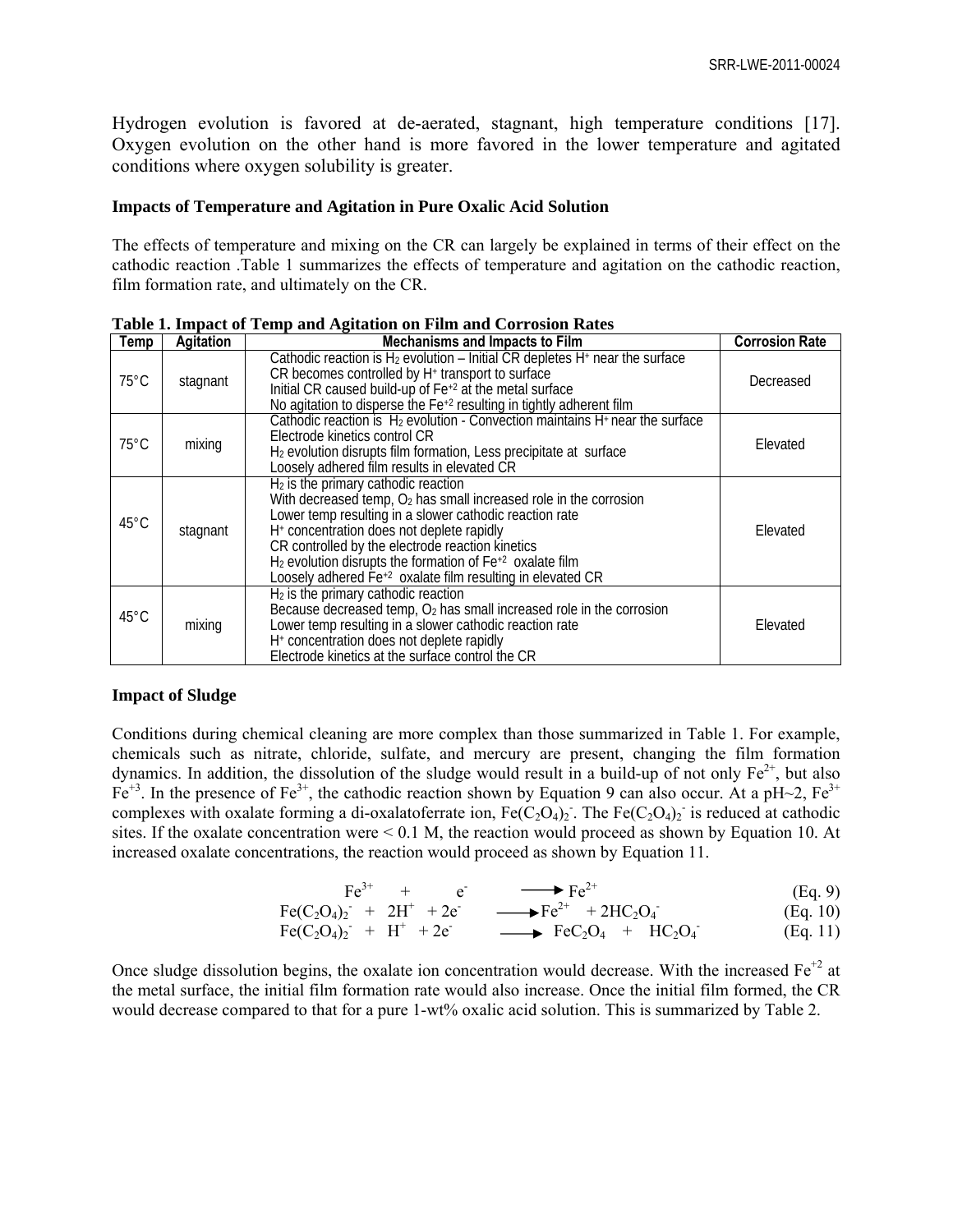| Tuoit 21 I mii 1 01 muutti unu Corrosion Ruits With Diuuge |                                                                                                                                                                                                   |                                                    |  |  |  |
|------------------------------------------------------------|---------------------------------------------------------------------------------------------------------------------------------------------------------------------------------------------------|----------------------------------------------------|--|--|--|
| <b>Condition</b>                                           | <b>Mechanisms and Impacts to Film</b>                                                                                                                                                             | <b>Corrosion Rate</b>                              |  |  |  |
| Oxalic acid with<br>sludge                                 | Ferric ions increased initial CR proportional to their concentration<br>Due to increased $Fe+2$ & $Fe+3$ at the metal surface, film formation increases<br>Film formed quickly, decreasing the CR | Decreased compared to<br>pure oxalic acid solution |  |  |  |

**Table 2. Film Formation and Corrosion Rates with Sludge** 

# **EXPERIMENTAL**

# **Immersion Coupon Testing Similarities**

The immersion coupons used for the corrosion testing with the 1-wt% oxalic acid solution were ASTM A285, Grade Carbon steel (UNS K02200), while the coupons used for the 8-wt% solutions were ASTM A537 Class 1 carbon steel. The different coupons were considered to be interchangeable in oxalic acid solution based on previous corrosion studies [4]. Although the exposure of the coupons associated with the 8-wt% oxalic acid testing was about 9-14 days, the exposure of the coupons for the 1-wt% oxalic acid testing lasted up to 30-days.

Both the 1 and the 8-wt% testing exposed coupons to pure oxalic acid solutions or oxalic acid solutions containing sludge. Sludge from a PUREX simulant recipe was used for the 1-wt% testing, while sludge from two alternate recipes was used for the 8-wt% corrosion testing. All three of the sludge recipes were similar, with all three of the resultant sludge types considered representative of typical SRS PUREX sludge (i.e., without the radionuclides). The main differences between the sludge types for 1-wt% and 8 wt%, is that the sludge for 1-wt% testing, contained small direct solid additions of hematite and boehmite [16].

During the 1-wt% pure oxalic acid solution testing, the pH was maintained at about 1.0, while for the 1 wt% oxalic acid solution with sludge the pH was maintained at 2.0. Similarly, with the 8-wt% pure oxalic acid solution testing, the initial pH was about 0.7, while with the 8-wt% oxalic acid solution containing sludge, the initial pH was at about 1.0. Table 3 summarizes different environmental conditions considered during the testing.

| <b>Environmental Factors</b> | <b>Tested Condition</b>                                 |  |  |
|------------------------------|---------------------------------------------------------|--|--|
| Temperature                  | Low: $45^{\circ}$ C for 1-wt%, $50^{\circ}$ C for 8-wt% |  |  |
|                              | High $75^{\circ}$ C                                     |  |  |
| <b>Acid Solution</b>         | 1-wt% Pure Oxalic Acid Solution                         |  |  |
|                              | 1-wt% oxalic acid solution with sludge                  |  |  |
| Mixing                       | Agitated                                                |  |  |
|                              | Stagnant                                                |  |  |

**Table 3. Test Matrix of Different Conditions Tested** 

# **Electrochemical Test Equipment**

The electrochemical tests were conducted via a Gamry™ potentiostat, in a 1-liter PAR electrochemical test cell. A hot plate with a controller maintained the temperature during the testing. A condenser minimized the evaporation losses. The carbon steel working electrodes were either a 5-cm<sup>2</sup> cylinder or a 1.5-cm<sup>2</sup> rectangle, anchored in a cold mount. The counter electrodes were either a carbon graphite rod or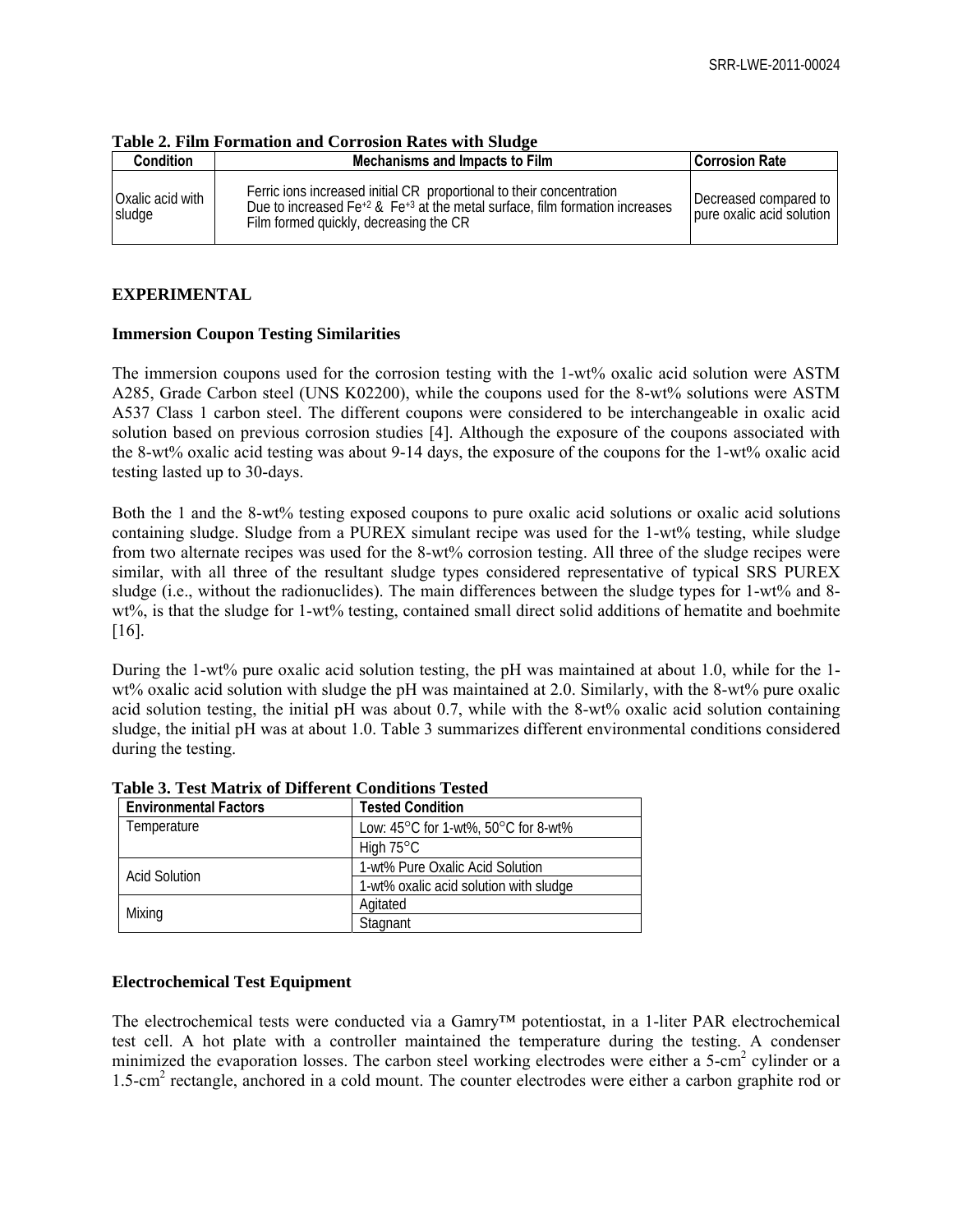a stainless steel mesh. Saturated silver-silver chloride (Ag/AgCl) electrodes were used as the reference electrodes. The software used to collect the information was CorrWare™ for Windows™.

## **RESULTS AND DISCUSSION**

#### **Coupon Analysis**

Photographs of the post-test coupons are shown in Figure 3. Coupons that were exposed to sludge simulant were covered with ferrous oxalate and what appeared to be particles from the sludge. In general, higher temperatures and agitation appeared to increase the thickness of the oxalate film and the density of the sludge particles on the coupons that were exposed to the PUREX and HM simulants. The opposite appeared to be true for the coupons exposed to the oxalic acid solution. The solid layer that formed on the coupons that had been exposed to oxalic acid at 45 °C was thicker and looser than that that formed on the coupon at 75 °C.

|                                                    | Conc & Acid w/Sludge, Mixing                                        | Acid w/Sludge,                                              | Pure Acid,      |  |
|----------------------------------------------------|---------------------------------------------------------------------|-------------------------------------------------------------|-----------------|--|
| <b>Temp</b>                                        |                                                                     | <b>Stagnant</b>                                             | <b>Stagnant</b> |  |
| $1-wt\%$ ,<br>$75^{\circ}$ C                       | <b>PUREX</b><br><b>OUTSIDE</b><br><b>75C</b><br>#1<br>SIDE A        | <b>PUREX</b><br><b>INSIDE</b><br><b>75C</b><br>#4<br>SIDE A |                 |  |
| $1-wt\%$ ,<br>45°C                                 | <b>PUREX</b><br><b>OUTSIDE</b><br><b>45C</b><br>#6<br><b>SIDE A</b> | PUREX<br>INSIDE<br>45C<br>#7<br>SIDE A                      |                 |  |
| 8-wt%,<br>$75^{\circ}$ C                           | Not Available                                                       | Not Available                                               |                 |  |
| 8-wt%,<br>$50^{\circ}$ C<br>$\mathbf{r}$<br>$\sim$ | Not Available<br>$\blacksquare$                                     | Not Available                                               |                 |  |



The general CRs were calculated using the weight loss formula shown in Equation 12 [4]:

$$
CR = \frac{3.45 \times 10^6}{A \times T \times \rho} \text{ w}
$$
 (Eq.12)

where:

CR is the general corrosion rate in mils/yr

w is the measured weight loss of the immersed coupon in grams

A is the area of the immersed coupon, in  $cm<sup>2</sup>$ 

T is the coupon exposure time, in hours

 $ρ$  is the density of the immersed coupon, in g/cm<sup>3</sup>

The immersion coupon testing determined that 25-mils/yr was an upper bound estimate of the CRs from 1–wt% oxalic acid solution with sludge. For this solution with sludge, temperature did not appear to have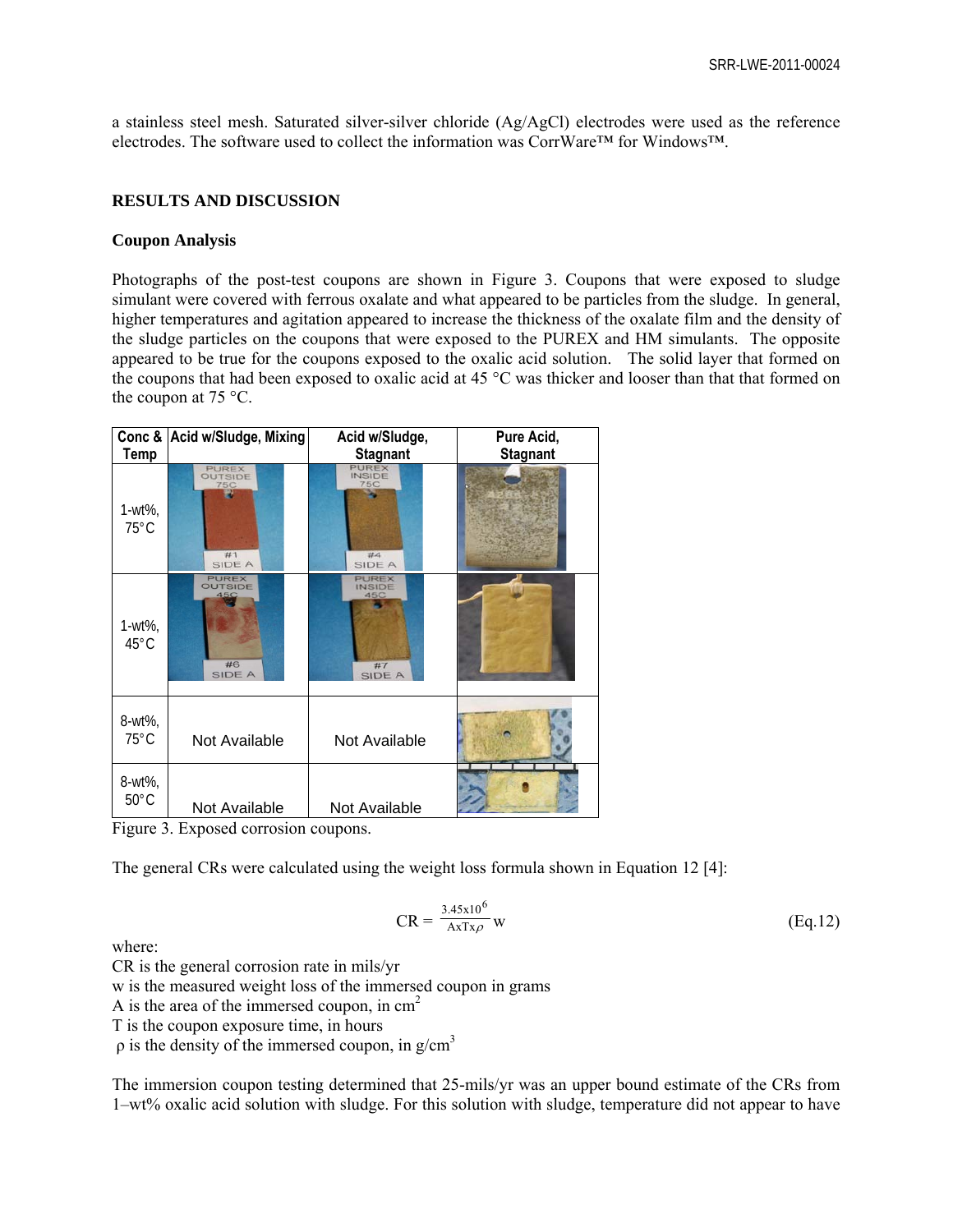a significant effect on the CRs. This was in direct contrast to the results from 8-wt% oxalic acid corrosion testing, where temperature directly influenced the CRs. This difference suggests that the cathodic reaction for an 8-wt% oxalic acid solution were different from those that occurred with a 1-wt% oxalic acid solution with sludge.

The CRs from a 1-wt% pure oxalic acid solution had a strong dependence on temperature, compared to the CRs from a 1-wt% oxalic acid solution with sludge, which were determined to be non-temperature dependent. Under stagnant conditions, the CRs for 1-wt% pure oxalic acid solution at 45°C were greater than the corresponding CRs at 75°C. The CRs in a stagnant 1-wt% pure oxalic acid solution at 45°C were almost 5 times larger than the corresponding CRs from 1-wt% oxalic acid solution with sludge.

For both 1- and 8-wt%, the CRs were lower from the acid solutions containing sludge vs. the pure acid solutions. For 8-wt%, the CRs for 8-wt% pure acid increased with increasing temperature and agitation. Specifically, with agitation, the CRs for 8-wt% pure oxalic acid solution were about 30-mils/yr at  $50^{\circ}$ C and about 86-mils/yr at 75°C. Under stagnant conditions, the CRs for the same solution (8-wt% pure oxalic acid solution) decreased to about 24-mils/yr at 50°C and about 36-mils/yr at 75°C. For 1-wt% with sludge, the lower CR was because sludge dissolution produces di-oxalatoferrate ions,  $Fe(C_2O_4)_2$ . Since the di-oxalatoferrate ions were reduced at the cathodic sites [15], the cathodic reaction rate would be controlled by diffusion of the ions to the metal surface. For 8-wt% with sludge, the cathodic reaction is likely the reduction of  $O_2$  or ferrate. Both the 1-wt% di-oxalatoferrate ion reduction and the 8-wt%  $O_2$  or ferrate reductions have slower cathodic reaction rates than  $H_2$  evolution. Based on CRs, the 1-wt oxalic acid solution with sludge at 45°C resulted in a passivation film that was less protective than that from pure oxalic acid solution. Agitation typically resulted in larger CRs because the  $Fe^{+2}$  ions from the metal surface would be transferred into the bulk of the solution, resulting in a less protective  $Fe^{+2}$  oxalate film.

#### **Electrochemical Testing**

Open-circuit potential monitoring (OCP) monitors potential to identify if  $H_2$  evolution is the preferred cathodic reaction.

Figure 4 shows the Pourbaix diagram for water. With the measured potential, the Pourbaix diagram was used to determine if corrosion could evolve  $H_2$ . Specifically, if the potential during corrosion,  $E_{corr}$ , was below the bottom line,  $H_2$  evolution would be possible.



Figure 4. Pourbaix diagram for water [4]

As shown by Equation 13, the  $H_2$  generation was calculated based on the Nernst Equation [9]: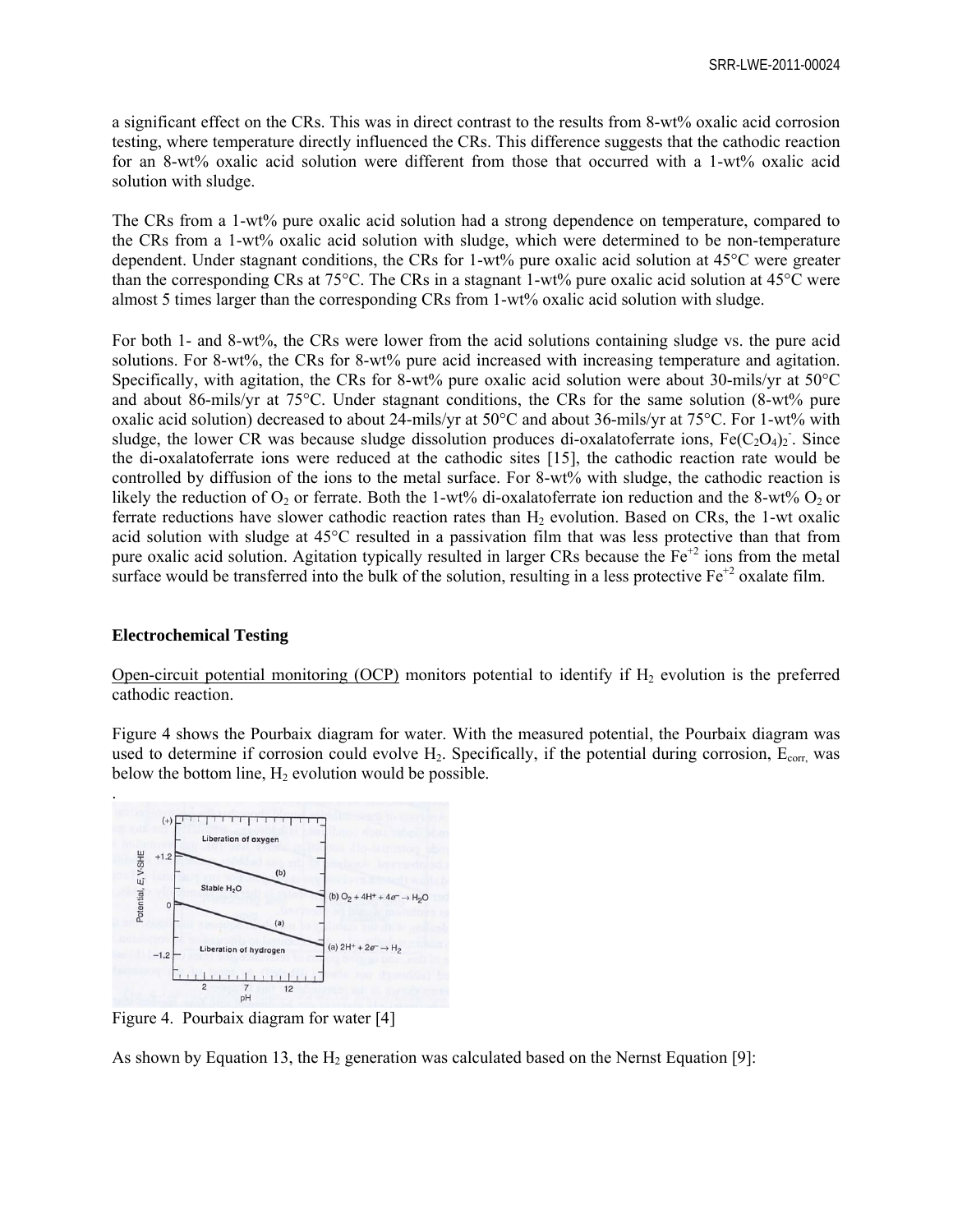$$
E = E^{\circ} - 2.303 \frac{RT}{F} * pH
$$
 (Eq.13)

where:

 $E^{\circ}$  is the standard potential for H<sub>2</sub> ( $E^{\circ} = 0.0$ -V) R is the ideal gas constant T is the temperature F is the Faraday constant.

Table 4 shows the measured potentials of the solution in terms of a normal  $H_2$  electrode and in terms of a saturated Ag/AgCl reference electrode. As can be seen, the presence of sludge decreases the  $E_{H2}$  values, while temperature and agitation have very small effects on the  $E_{H2}$  values. Starting with an agitated 75°C 1-wt% oxalic acid solution with sludge, the effects the different environmental conditions were electrochemically tested. The results are as follows. The OCP values were compared to the Table 4  $E_{H2}$ values to determine if  $H<sub>2</sub>$  evolution was thermodynamically preferred.

| Sludge            | Temp (C) | $E_{H2}$ (mV vs. NHE) | $E_{H2}$ (mV vs. Ag/AgCI) |
|-------------------|----------|-----------------------|---------------------------|
|                   |          |                       | $D=C-197$ mv              |
| 1-wt% OA          | 45       | $-70$                 | $-267$                    |
| 1-wt% OA          | 75       | $-76$                 | $-273$                    |
| 1-wt% OA w/Sludge | 45       | $-127$                | $-324$                    |
| 1-wt% OA w/Sludge | 75       | $-139$                | $-336$                    |
| 8-wt% OA          | 50       | ΝA                    | NA.                       |
| 8-wt% OA          | 75       | ΝA                    | NА                        |
| 8-wt% OA w/Sludge | 50       | -55                   | $-252$                    |
| 8-wt% OA w/Sludge | 75       | $-51$                 | $-248$                    |

**Table 4. Hydrogen Evolution Potential (E<sub>H2</sub>) Values for Corrosion Tests** 

*NA= Not Available.* 

*Sludge -* Under agitated conditions, at 75<sup>o</sup>C, a 1-wt% solution with sludge had a potential greater than -0.34 mV, showing that  $H_2$  evolution was not preferred. Theoretically, removing the sludge from the starting case (i.e., using a 1-wt% pure acid solution) would decrease the potential to around -0.47 mv, indicating that  $H_2$  evolution would be preferred. In general, this showed that at 75 $\degree$ C not considering the effect of sludge, would over-predict a preference for  $H_2$  evolution.

*Temperature* – Assuming an agitated 1-wt% acid solution containing sludge, and decreasing the temperature from the starting case to 45 $^{\circ}$ C, would decrease the potential to below E<sub>H2</sub>, such that H<sub>2</sub> evolution would become preferred. This shows that as the temperature decreases,  $H_2$  evolution would become preferred. The importance that sludge has on increasing the potential will also decrease. That is, the potential of a 1-wt% pure oxalic acid solution vs. the potential of a 1-wt% oxalic acid solution with sludge, are similar.

*Agitation* – At 75°C, under agitated conditions, a 1-wt% oxalic acid solution with sludge had a potential of -0.32 mV, slightly above  $E_{H2}$  such that  $H_2$  evolution would not be preferred. However, if stagnant,  $H_2$ evolution would be preferred. At 45°C for a 1-wt% solution with sludge, switching from an agitated solution to a stagnant solution resulted in a slight decrease in potential. Since  $H_2$  generation was preferred with sludge even when agitated,  $H_2$  generation would remain preferred under stagnant conditions.

Figure 5 shows an example of the the impact of temperature and agitation on the potential in a 1-wt% oxalic acid solution containing sludge. Agitation increased the potential at both temperatures, indicating that a dissolved oxidizing species, or species soluble with  $Fe^{+2}$ , was becoming readily available at the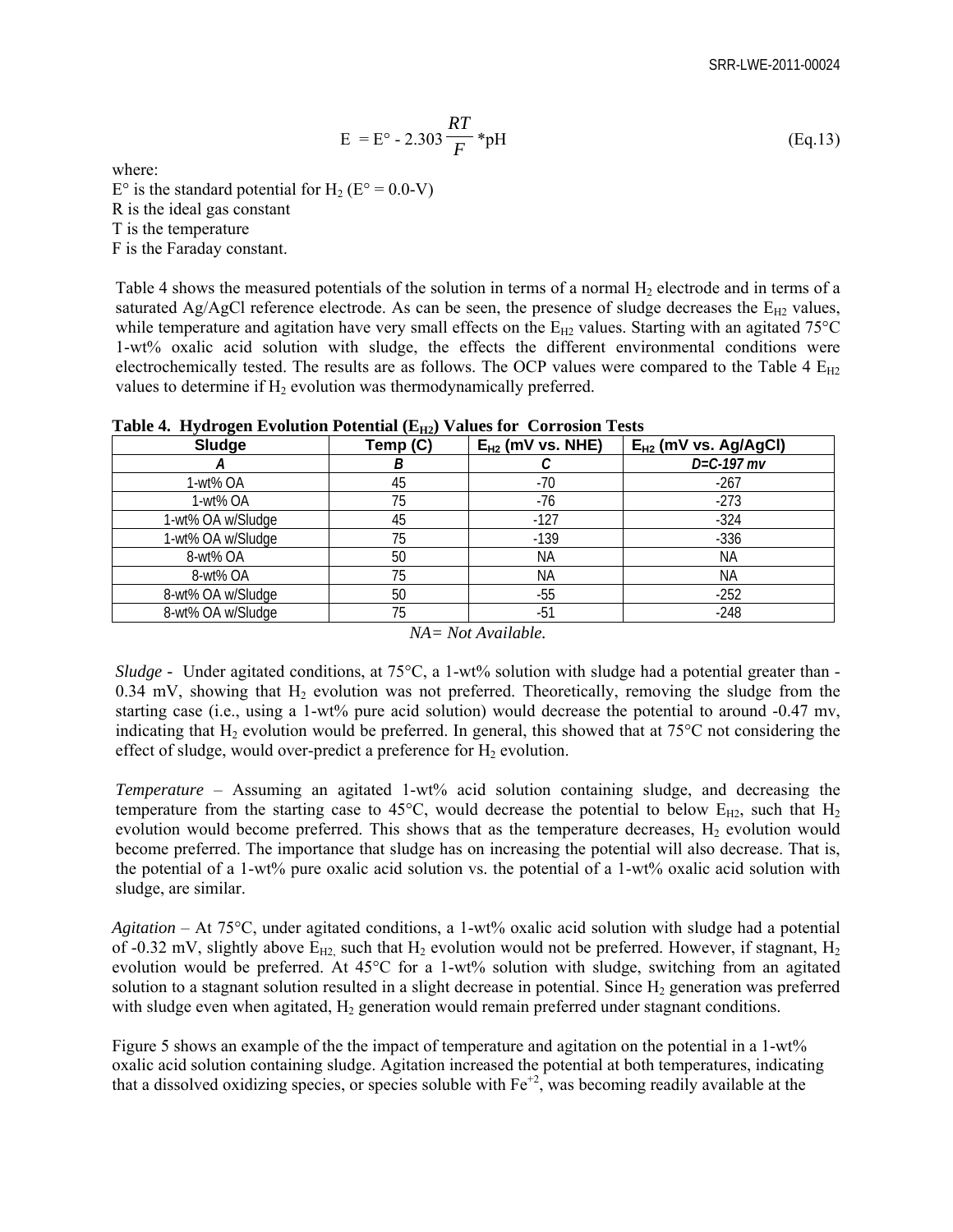metal surface. Temperature also increased the potential, indicating the formation n of a more adherent film.



Figure 5. OCP transients for 1- wt% oxalic acid solution with sludge.

Linear polarization resistance (LPR) was used to provide a confirmation of the CRs generated from immersed coupon testing. The test is based on the fact that when the potential is closely polarized to the  $E_{\text{corr}}$ , the current density,  $i_{\text{corr}}$ , increases linearly with the potential. Stern and Geary first demonstrated this based on the relationship between the corrosion current,  $i_{corr}$  and the polarization resistance,  $R_p$ . Refer to Equation 14 [11].

$$
i_{corr} = \frac{\beta_a \beta_c}{2.3(\beta_a + \beta_c)R_p}
$$
 (Eq.14)

where:

 $\beta_a$  is the anodic Tafel slope  $\beta_c$  is the cathodic Tafel slopes

The software packages for the potentiostats used in this testing assumed the Tafel slope to be 0.120-V to calculate the corrosion current,  $i_{corr}$ . Starting with an agitated 75 $\degree$ C 1-wt% oxalic acid solution with sludge, the effects the different environmental conditions were evaluated. With the corrosion current calculated, instantaneous CRs were calculated using Equation 15 [11].

$$
CR = 0.13 \times \frac{i_{corr} E_w}{\rho}
$$
 (Eq.15)

where:

 $E_w$  is the equivalent weight of iron (27.9 g/equivalent)  $\rho$  is the density of iron (7.86 g/cm<sup>3</sup>).

*Sludge -* Testing showed that CRs of agitated 1-wt% pure oxalic acid solutions at 45 or 75<sup>o</sup>C were about 4 to 10 times greater (respectively), compared to those for 1-wt% oxalic acid solutions with sludge. This unique behavior is indicative of the preferred cathodic reactions being impacted by the presence of the sludge.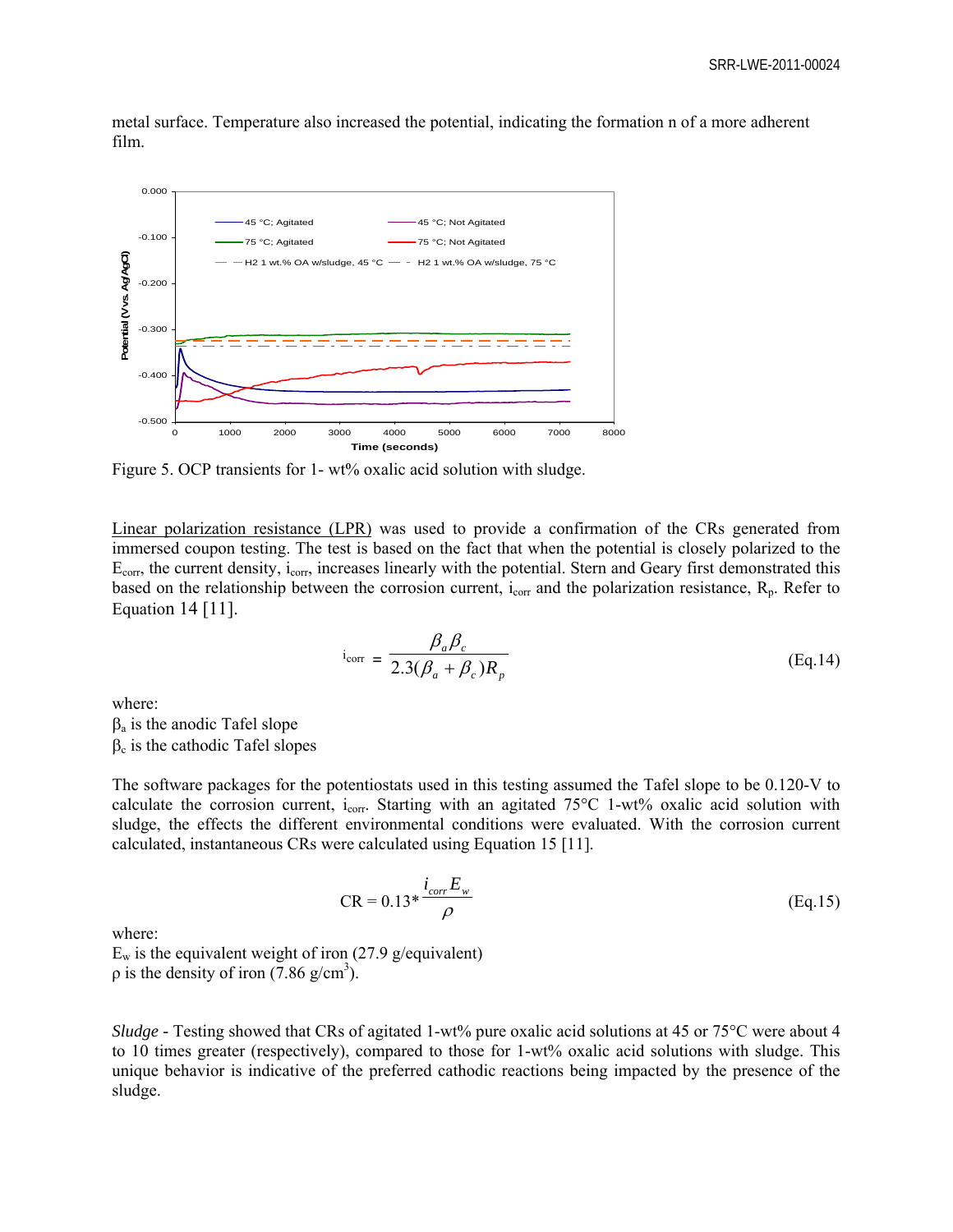*Agitation* - For an agitated 1-wt% oxalic acid solution with sludge at 75°C, the measured CRs were about 26 mils/yr. Stagnant, the CRs decreased to about 13 mils/yr. This could be explained by agitation transferring the  $Fe^{+2}$  ions from the metal surface into the bulk of the solution, resulting in a less protective  $Fe<sup>+2</sup>$  oxalate film, resulting in an increased CR.

*Temperature -* For an agitated 1-wt% acid solution with sludge, the CR at 75°C was about 26 mils/yr, while at 45°C, it was about 18 mils/yr. For a stagnant 1-wt% acid solution with sludge, the CR at 75°C was about 13 mils/yr, while at 45<sup>o</sup>C the CR was 8 mils/yr. Since the differences in the CRs were within potential error associated with linear polarization measurements, the inhibiting mechanism for 1-wt% oxalic acid solution with Sludge did not appear to be strongly temperature dependent.

*pH –*The CRs for a agitated and stagnant 1-wt% oxalic acid solution with sludge at 45°C were compared to an agitated and stagnant 8-wt% oxalic acid solution with sludge at 50°C, the CRs for both agitated cases were around 18 mils/yr, while for both stagnant were approximately 7-mils/yr.



Figure 6. Corrosion rate for 1 and 8-wt% oxalic acid solution with Sludge.

Cathodic polarization (CP) scans the potentials of a working electrode towards more negative, so the cathodic reaction kinetics can be investigated. At potentials close to equilibrium, the relationship between potential and current is expressed by the Tafel expression, shown in Equation 16 [4].

$$
\eta = \beta \log \left( i / i_0 \right) \tag{Eq.16}
$$

where:

is the over voltage

 $\beta$  is the slope of the line

i is the measured current density at the applied potential, E in  $A/cm^2$ 

 $i_0$  is exchange current density, in A/cm<sup>2</sup>, representing the current density when there are equal forward and reverse reactions at electrode equilibrium

The Tafel equation applies within the region of applied current density, below i, but above  $i_0$  the exchange current density. The cathodic Tafel slope,  $\beta$  was determined by finding the slope of the linear portion of the graph at current densities between  $2x10^{-5}$  and 1 x  $10^{-3}$ -A/cm<sup>2</sup> [5]. In the case of 1-wt% oxalic acid, the slope was  $1x10^{-3}$ -A/cm<sup>2</sup>. However, for 1-wt% oxalic acid solution with Sludge, the current density was less. Thus, the linear portion of the graph was fitted to determine  $\beta$ . The exchange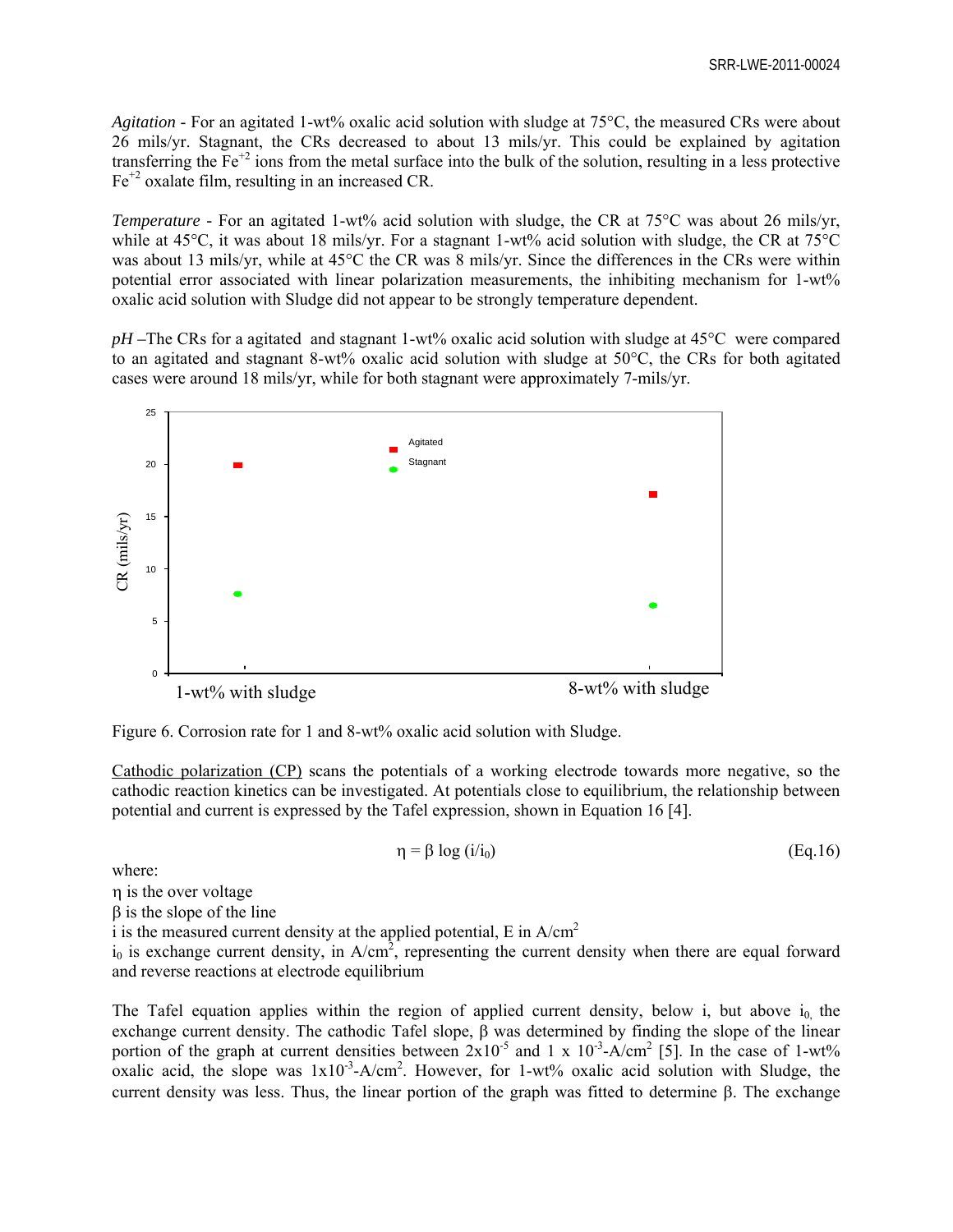current density, i<sub>0</sub> was determined by extrapolating the Tafel slope line until it intersected at  $\eta = 0$ . The dominant term controlling the CR in oxalic acid solutions is the  $H<sub>2</sub>$  overvoltage from the cathodic areas of the metal.  $H_2$  overvoltage is the difference in potential between a cathode with  $H_2$  evolution and an  $H_2$ electrode at equilibrium. To determine if the cathodic reaction was indicative of  $H_2$  evolution, Equation 17 was used [5].

$$
\alpha = 2.3 \text{ R T/(\beta F)} \tag{Eq.17}
$$

where:

 $\alpha$  is the transfer coefficient

R is the universal gas constant equal to 1.99-cal/mole-k

T is the temperature in K

F is the Faraday constant equal to 23,061-cal /V-equivalent

Starting with an agitated 1-wt% oxalic acid solution with sludge at 75°C, the effects from the different environmental conditions were evaluated using CP. Values for  $\alpha$ ,  $\beta$  and  $i_0$  are shown in Table 5.

| Sludge            | Temp (°C) | OCP (V)            | (V/decade) |           | $i_0(\mu A/cm^2)$ |
|-------------------|-----------|--------------------|------------|-----------|-------------------|
| 1-wt% OA          | 45        | $-0.440$           | 0.139      | 0.454     | 163               |
| 1-wt% OA          | 75        | $-0.465$           | 0.146      | 0.473     | 543               |
| 1-wt% OA w/Sludge | 45        | $-0.435$           | <b>NA</b>  | ΝA        | 15                |
| 1-wt% OA w/Sludge | 75        | $-0.300$           | 0.588      | 0.117     | 70                |
| 8-wt% OA w/Sludge | 50        | $-0.40$            | 0.080      | ΝA        | ΝA                |
| 8-wt% OA w/Sludge | 75        | $-0.20$            | 0.140      | <b>NA</b> | ΝA                |
|                   |           | NA – Not Available |            |           |                   |

**Table 5. Kinetic Data Obtained from Cathodic Polarization Tests** 

*Sludge -* From Table 5, for an agitated 1-wt% oxalic acid solution with sludge at 75 $^{\circ}$ C,  $\beta$  was 0.58 V/decade, while without the sludge  $\beta$  was 0.15 V/decade. The large Tafel slope at 75 $\degree$ C suggests that the cathodic reaction was being controlled by transport of the active species to the cathode.

For iron and steel,  $\alpha$  is typically between 0.4 and 0.6 if H<sub>2</sub> evolution is occurring. At 75°C  $\alpha$  was 0.12, indicating an alternate cathodic reaction was occurring, while at  $45^{\circ}$ C  $\alpha$  was 0.47, indicating H<sub>2</sub> evolution at the metal surface. The lower  $i_0$  reflects the lower CRs for oxalic acid solutions with sludge.

*Temperature* – The i<sub>0</sub> of 70  $\upsilon$ A/cm<sup>2</sup> at 75°C only slightly decreased to 15  $\upsilon$ A/cm<sup>2</sup> at 45°C. This confirmed that for the 1-wt% oxalic acid solution with sludge the LPR appropriately predicted limited effect temperature changes would have on the CR.

The behavior of a 1-wt% oxalic acid solution with sludge at 45°C was of particular interest. Although the OCP was not significantly different between the pure acid and the acid solution containing sludge,  $i_0$  was significantly lower. This may have been caused by inhibition by an oxalate layer, or by a cathodic reaction different from  $H_2$  evolution. Figure 7 shows that that the cathodic reaction kinetics were significantly slower in 1-wt% oxalic acid solutions with sludge.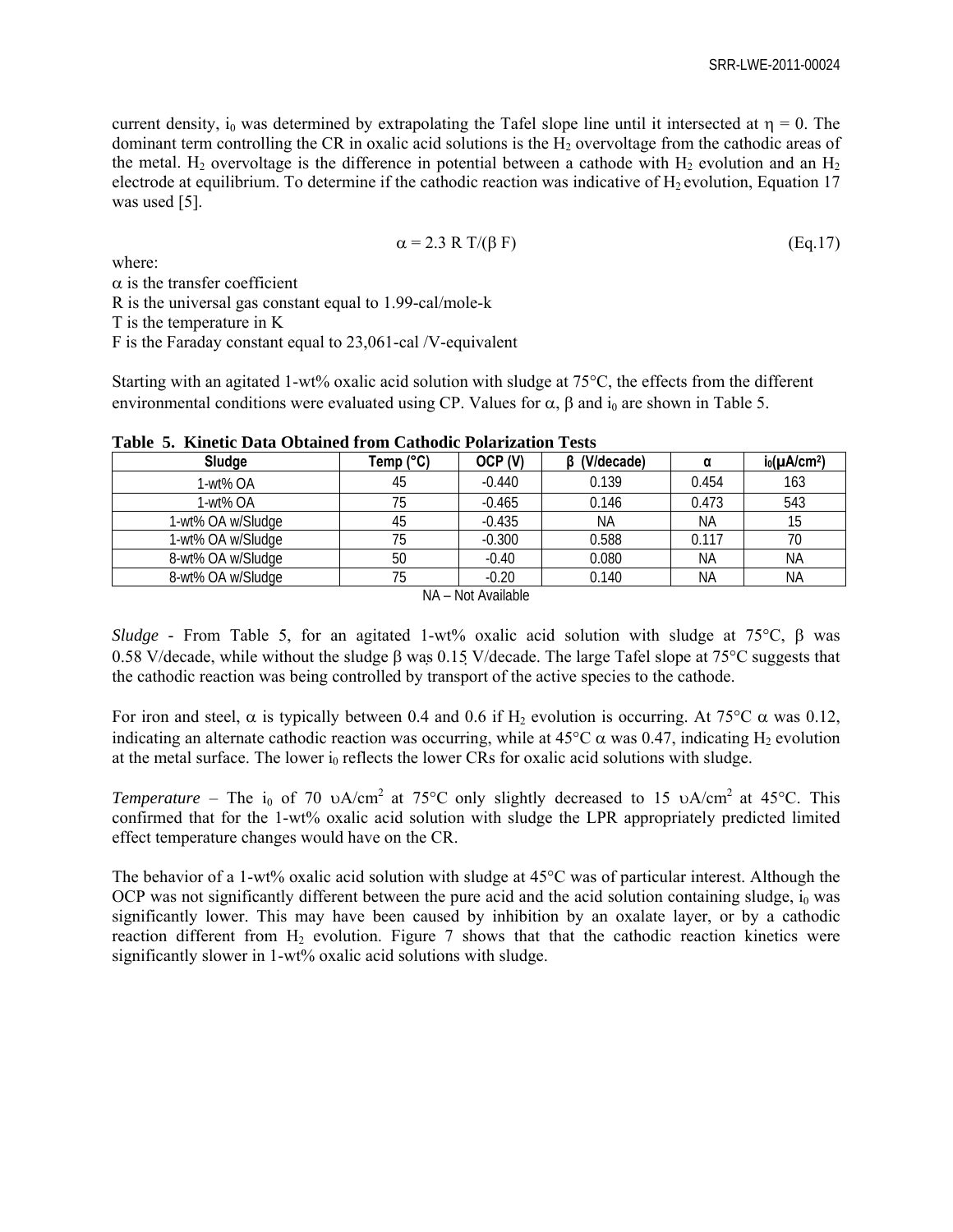

Figure 7. Cathodic polarization curves for 1-wt% with Sludge at 75 °C with agitation.

Anodic Polarization (AP) uses current responses that occur during forward scans to identify film breakdown. In particular, the breakdown potential,  $E<sub>b</sub>$ , is where the current increases rapidly with a negligible change in potential. This correlates to a decrease in the film's inhibition properties. In addition, the passive current density,  $I_p$  provides an indication of the passivation nature of the film, where a lower  $I_p$ indicates a more protective film.

*Sludge* - Figure 8 shows the anodic polarization scans for a 1-wt% pure oxalic acid solution and a 1-wt% oxalic acid solution containing sludge, both agitated and at 75 °C. Although they had similar OCPs (around -0.34 mV), the passive current density,  $I_p$  for the 1-wt% pure oxalic acid solution was slightly lower than the 1-wt% oxalic acid solution containing sludge, indicating a more protective film. A breakdown potential at 0.200 V was observed for the 1-wt% pure oxalic acid solution due to the destruction of the oxalate film. A similar breakdown was observed for the 1-wt% oxalic acid solution containing sludge; however, it occurred at  $\sim 0.05$  V. The smaller breakdown potential and higher passive current density indicate that the oxalate film for the 1-wt% oxalic acid solution containing sludge was not as protective. Given that the oxalate film was not as protective, the decreases in the CRs were due to a change in the cathodic kinetics. That means that even though the  $H<sub>2</sub>$  evolution was thermodynamically possible based on OCP, another anodic reaction was responsible for the decreased CR. A likely candidate for the cathodic reaction is the reduction of the di-oxalatoferrate ion.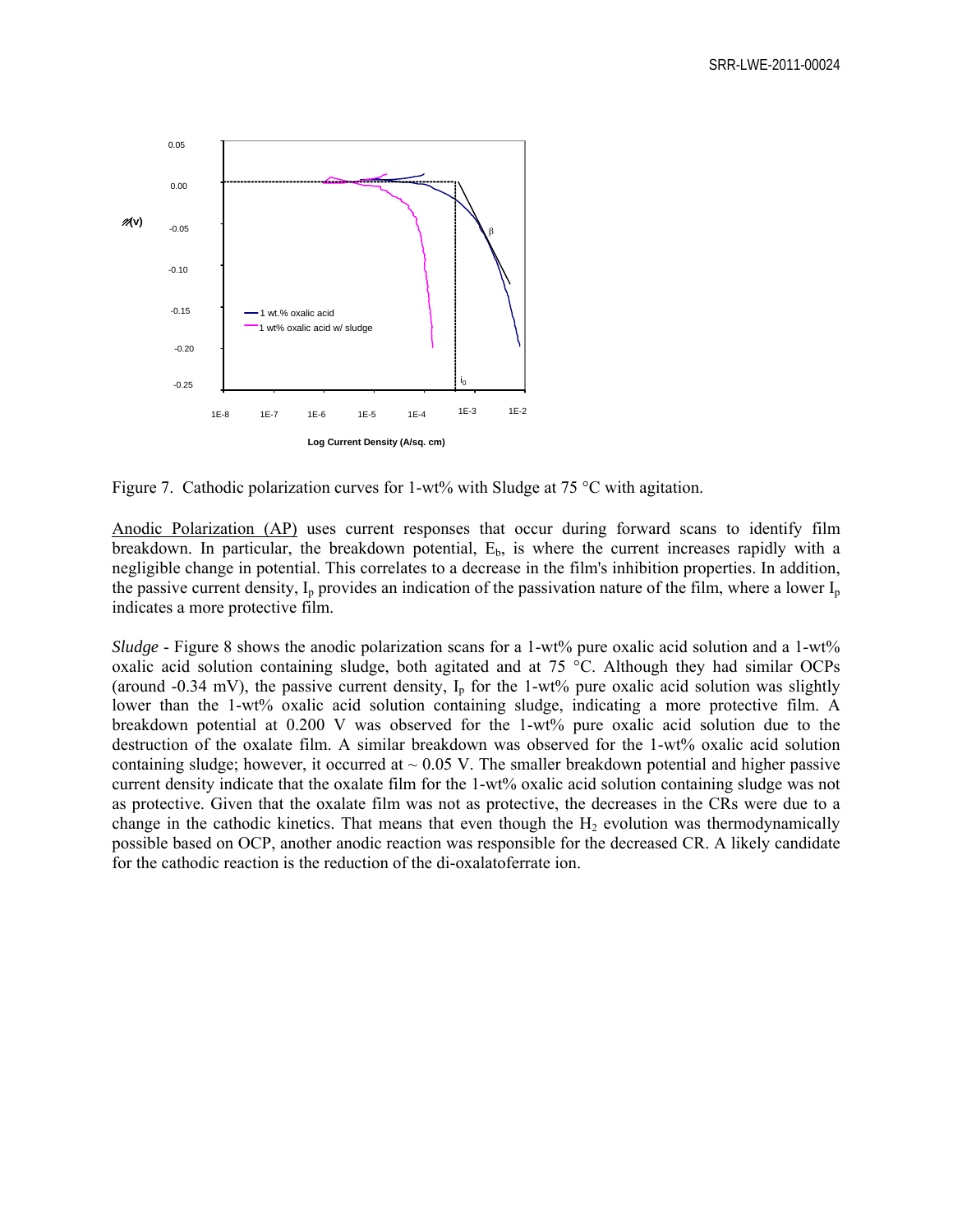

Figure 8. Anodic polarization scans for the 1-wt% oxalic acid at 75  $^{\circ}$ C with mixing.

The proximity of the breakdown potential,  $E_b$  to  $E_{corr}$  indicates that the oxalate film will not be very stable in these solutions. That means that is there should there be a relatively small change in the potential from OCP, the film would be more susceptible to breaking down, leading to higher CR.

# **CONCLUSIONS**

To resolve the gap associated with the scarcity of corrosion data for 1-wt% oxalic acid solution, "additional corrosion" testing was initiated. The strategy and tests were largely based on recent 8-wt% testing. Starting with the baseline condition, "an agitated 1-wt% oxalic acid solution at 75°C with sludge," the CRs were determined by measuring the weight loss of exposed coupons. Electrochemical testing (EC) was used to explore the impact of varied conditions on the passivation mechanisms and to confirm the CRs. The conditions varied were: a) if sludge included in the test vessel; b) if testing should be performed at 75 or 45°C; and, b) if the solution should be agitated or stagnant. The 1-wt% results were then compared to those from 8-wt%.

Based on EC, because of  $H_2$  evolution being the result would be a significant increase in CRs. The CRs of agitated 1-wt% pure oxalic acid solutions at 45 or  $75^{\circ}$ C would be about 4 to 10 times greater (respectively), compared to those for a 1-wt% solution with sludge. Although the CR for 1-wt% acid with sludge were considered to be non-temperature dependent, a stagnant solution with sludge resulted in a CR that was greater at 45°C, than at 75°C, suggesting that the oxalate film formed at higher temperatures was better in mitigating corrosion. The lower CRs for the 1-wt% solution with sludge, suggest that the cathodic reactions were altered by the sludge.

The immersion coupon testing showed that the maximum time averaged CR for a 1-wt% solution with sludge was less than 25-mils/yr for all conditions. For an agitated 8-wt% solution with sludge, the maximum time averaged CR was about 30-mils/yr at 50°C, and 86-mils/yr at 75°C. If stagnant, the CR decreased to 24–mils/yr and 36–mils/yr, respectively. As such, the CRs for 1-wt% oxalic acid with sludge are considered bounded by those for 8-wt% oxalic acid with sludge.